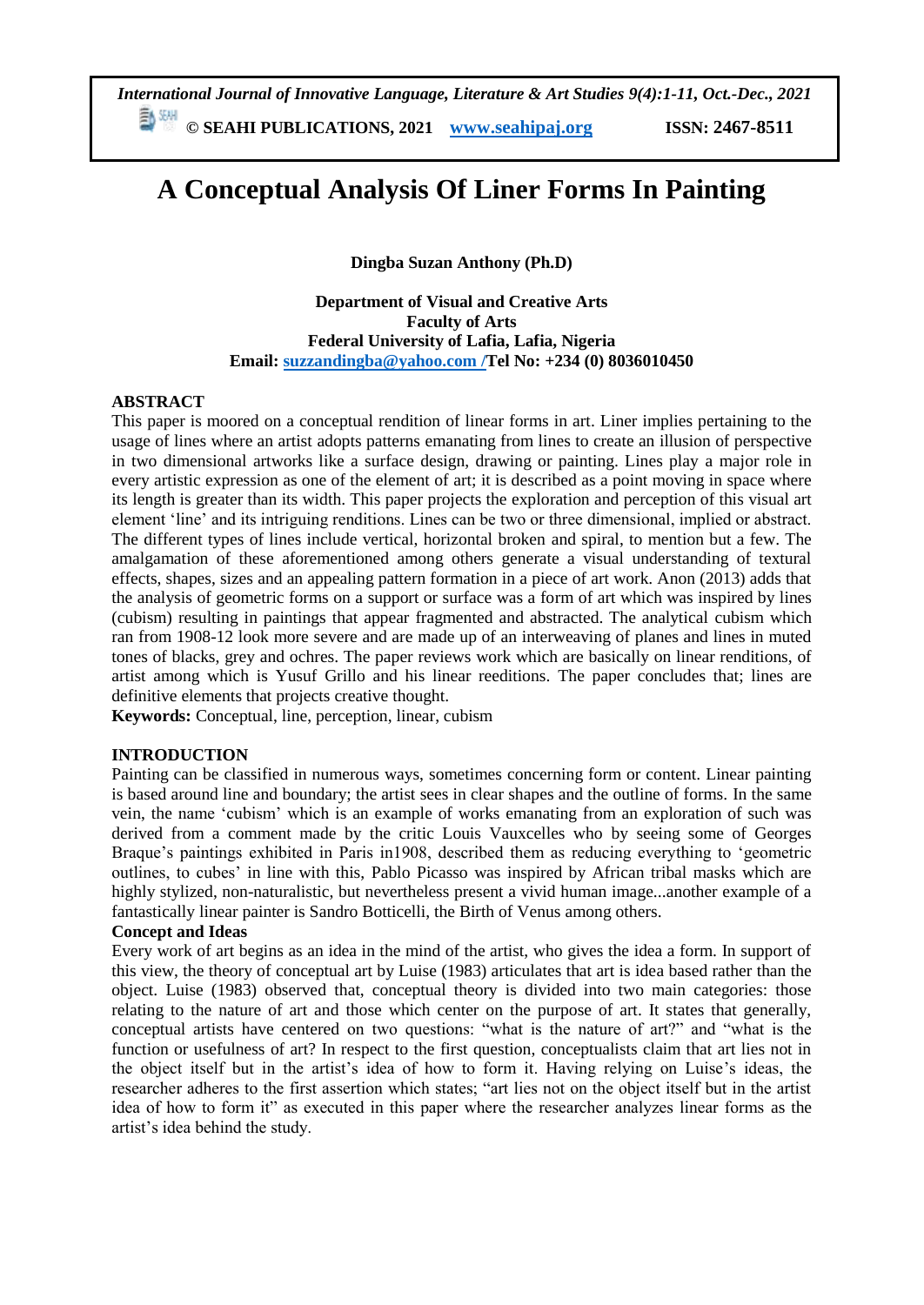## **Conceptual Art**

When a conceptual work is completed, it arouses the imagination of the viewer hence the term "image". The researcher's subjective thought, drawings executed in this paper reveal a novel form in art; this is based on the researcher's idea behind linen forms. Thus definitions of what is art have changed over time as perceptions and values evolve. Brancusi (1957) has been quoted as saying that "when we cease to be children we are dead". He stresses further that "whether or not we like the way an image looks, expresses ideas" this assertion reminiscent the theory of conceptual art which states that art lies not on the object but on the artist idea of how to form it. This also reflects one of the researcher's perception of the pawpaw tree as a woman's world. Similarly, the French artist [Duchamp](http://en.wikipedia.org/wiki/Marcel_Duchamp) paved way for the conceptualists, providing them with examples of prototypically conceptual works the [readymade,](http://en.wikipedia.org/wiki/Readymade) for instance. Duchamp's relevance and theoretical importance for future "conceptualists" was later acknowledged by US artist [Joseph Kosuth](http://en.wikipedia.org/wiki/Joseph_Kosuth) in his 1969 essay, "Art after Philosophy," when he wrote: "All art (after Duchamp) is conceptual (in nature) because art only exists conceptually "to stress further, Buhari in Sani (2014) observed that "on our artists' shore, a new cargo has arrived not really so new, though it is called conceptual art" .He added that this form of art is an "art that is not confined to space, medium or time, it is physically bound" he laments that it is an "art of spirit". Similarly, Sani (2014) postulates that "today, conceptual art expressions have opened a new vacuum for unlimited opportunities in creativity". Works analyzed in this paper encapsulates this views.

## **Perception of Line**

Lines communicates ideas emanating from a creative mind…there are numerous types of lines, all characterized by their length being greater than their width. They are neither still nor dynamic depending on how the artist chooses to explore them. It is a constructive element of composition and it is one of the basic elements of visual art. Each line and its relationship with other lines in the artistic work, despite the visual effect that challenge the viewer, they influence the viewer and stand to cause a certain mood or something associated for with. For example: right line-peace, rest corrugatedtenderness, motion, zig-zag line-power and masculinity. What is important is that "that doesn't exist only one line which define the beauty of art work and whose application entails unconditional aesthetic effect" Vasic, (1982, 48). In visual art education, development of perception of the visual element and learning line begins with obtaining knowledge for types of lines, her relationships, functions, character etc. line can be perceived only if we develop capacity for the perception, which from one side is developed through physiological maturation, and part through process of teaching. Lines determines the movement, illusionistic impressions, direction and energy in a piece of art work. Lines are natural phenomenon which are visible and interwoven around us as perceived in our daily lives; when an image of a lightning storm is viewed, we perceive varied fascinating lines endowed in nature, created by God. Certainly the jagged, meandering lines of the lightning itself dominates the image and scene. This is also followed by the straight lines of the skyline structures and the coast line. There are subtler lines too, like the lights along buildings lines are implied and the reflections of the water.

## **The Importance of Line Art**

Line art is the simplest and basic form of art. It is the constructive element of a composition. Many of us have the necessary ability to create art with lines. However, it requires a lot of practice, skills, and creativity to turn lines into an artistic creation. Artist usually create line art on solid colour backgrounds so that the design itself can stand out better. Using solid colours such as black and white as seen on works analyzed in this paper can elevates the art to a whole new level, giving the art work a hint of classiness.

## **The Liner Renditions**

In this kind of exploration Artists use elements of design to create works of art, while the principles of design such as rhythm unity proportion balance, emphasis are what gives rise to the elements as they are arranged. A Point generates line, thus a line is a mark left by a moving point. A point is the smallest elementary form, Kattchee and Ndubisi in Awoh (2015) sees a point as "collision of tools with the material plane, and so it can occupy an area like a 'blob'. Qualitatively, it is the ultimate and most singular union of silence and speech". It is obvious that in geometry, lines have no width, but in Grillo's paintings lines may be light and slender on dark and thick. However, is observed that points may imply stillness and repose while line connotes movement. Anon (1998) points the view thus: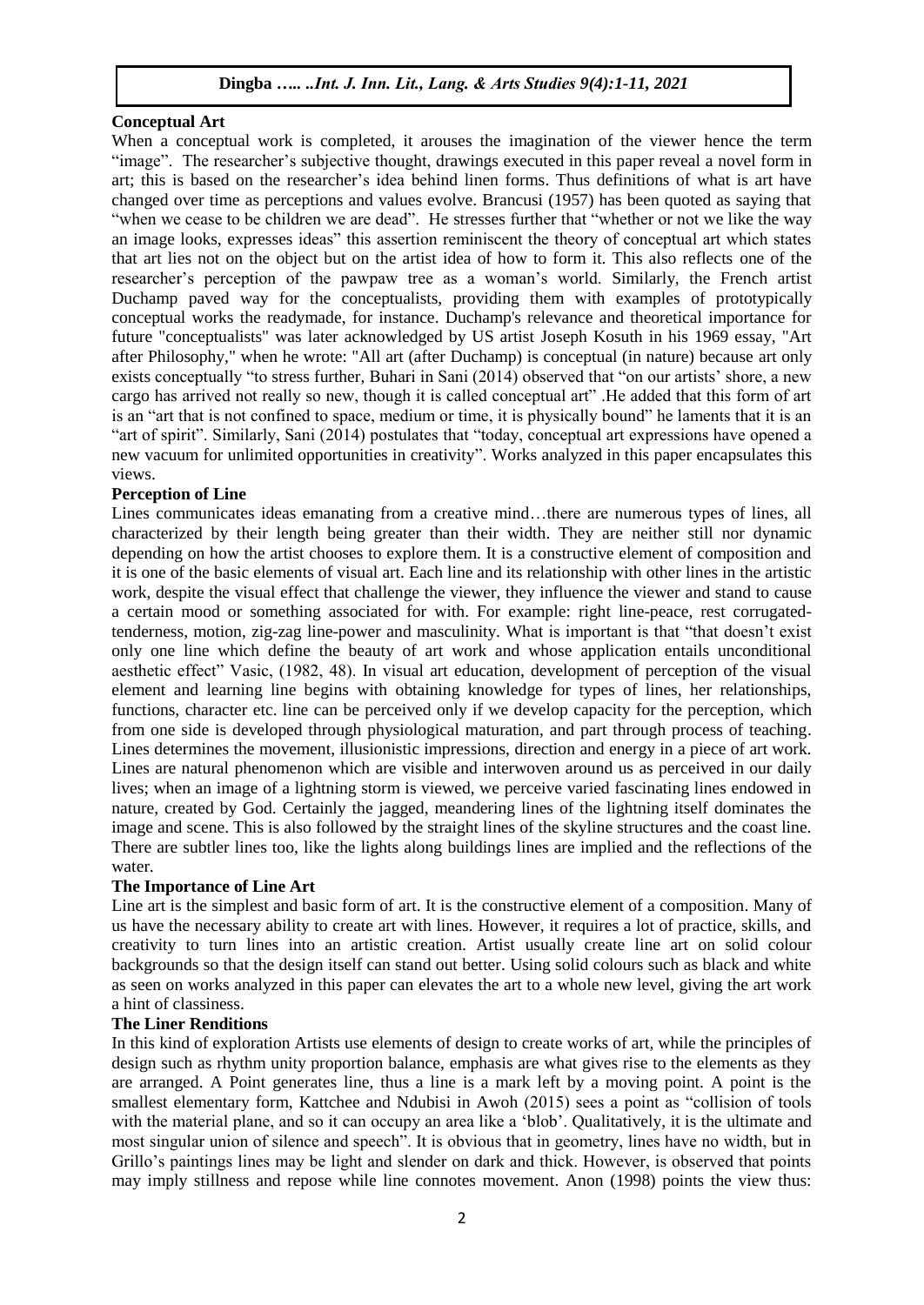"lines imply action because they are created by action…lines may be seen as delicate, tentative, elegant, assertive, forceful, or even brutal".

## **Lines In Grillos Paintings**

In the same vein, anon (2015) asserted that Grillo's lines angles and shapes might not be accurate, but consistent with the connotation his art works project. A detailed study of his work shows they are centered on geometry, which emanated from lines. On this Buhari in Dike and Oyelola (2006) writes: "the constructive/cubist nature of his composition on the two-dimensional surface are evidence of his love for a complex interface of planes and angles…lines and planes become the definitive elements with which probes both the figure and the ground". The perception of this will guide us as we proceed with the study of his application of elements of design in his work via geometry as observed by Awoh and Ndubisi (2015).Grillo uses lines as point of departure to carefully create a non-representational composition with the figures reduced as vertical lines. He also represented solid mass with lines as shown in between the masquerades and drapery of their regalia. In addition, Grillo also uses tick lines to create shadows and for a shape to be achieved, close lines are the boundaries of shape thus the earlier discussion on line touches on shapes. Shapes are achieved with lines, for example, a colour area on a painting or a three dimensional form of a sculptor cannot be reputable without lines. In most cases shapes created by an artist could be through imagination or a nature. "The shapes that artists construct has many sources: some are taken directly from nature; while others reflect the marks of the tools used by them". It is therefore noteworthy that Grillo communicate with his paintings in a number of ways as evident in his works like the 'drummers'. Where the rendition of lines, shapes makes one wonder his destination as shapes are communicated through colours and illusion of textures. Grillos execution of works from minimal palette gives a clear insight to the influence the Zaria art school graduates Eroka (2020).

Just as points signify silence and rest, line signifies movement, which makes it suitable in the execution of works incorporated in this paper and by Yusuf Grillo. Fichner Rathus (1998) asserts thus: "lines imply action…lines connote delicate, tentative, elegant, assertive, forceful, or even brutal". The work entitled "Eyo" painting by Grillo, portrays obvious lines as an element of art that is alive with possibilities. In his paintings, of the 'Eyo' series, he used lines to outline some areas, as well as using it to show the movements of the five masquerades represented. The artist employ lines as point of departure to carefully create a non-representational composition with the figures reduced as vertical lines. He also represented solid mass with lines as shown in between the masquerades and the drapery of their regalia. At the base of the painting, Grillo explored thick lines these are perceptibly evident on his paintings Ndubuisi and Awoh (2015). It is notable that mostly angels are formed when two straight lines convene at a point. Grillo also adopted series of lines to create angles in most of his works.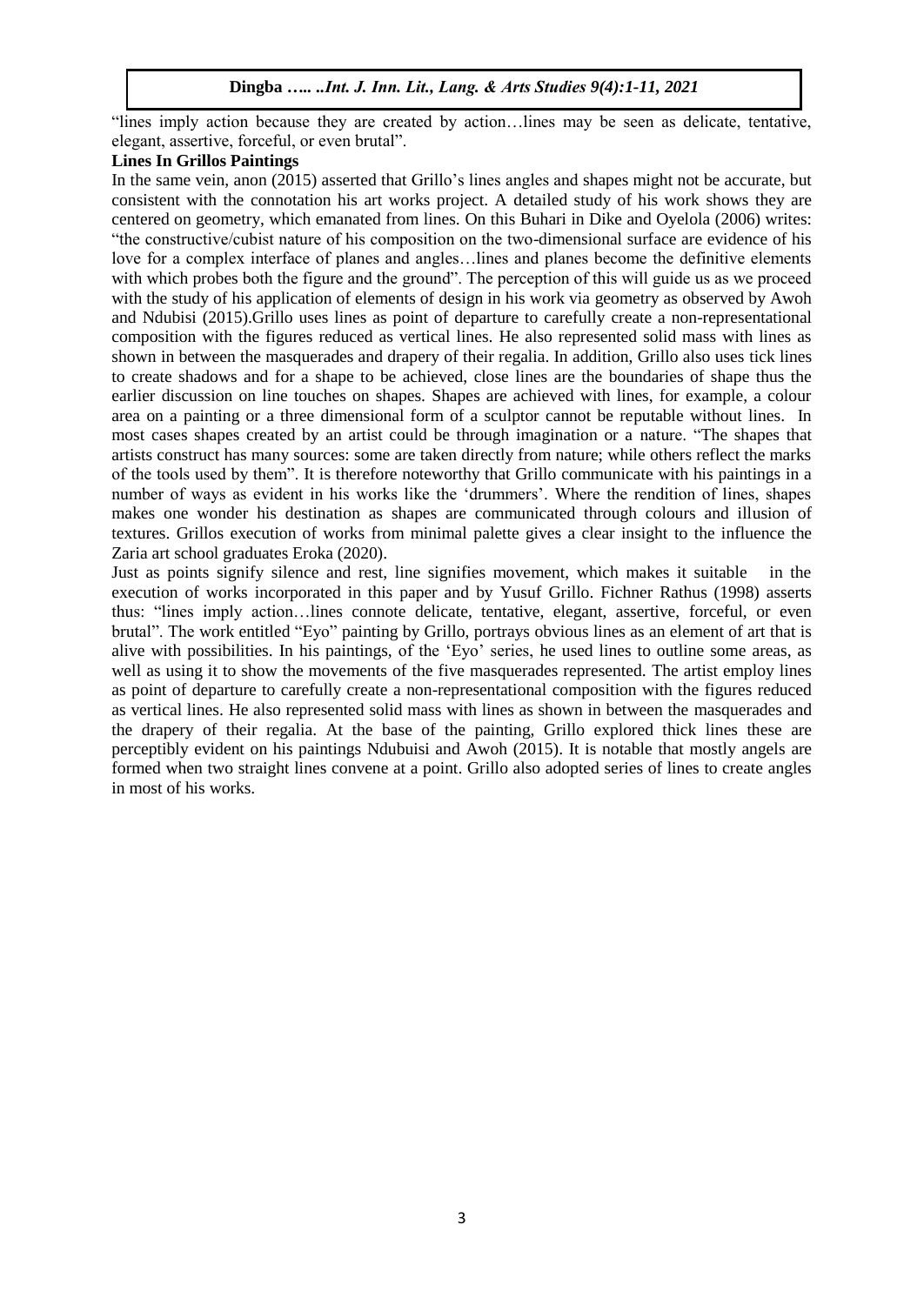

**Fig. 1. Yusuf Grillos painting/Photo (2020) Arthouse contemporary 149x84cm, source the Guardian Life-the guardian**

It is observed that Grillos paintings are usually dominated by hues of greens, violet, blues and ochres this is evident on this panting as each colour fuses into each of the geometric shapes derived in the painting. The analytical components which are the major elements of design make it more of an analytical rendition. It also gives a feeling of a cubist approach in painting, this is also noted by Ndubisi and Awoh (2015) that Grillo thus believe that his art and geometry express complementary aspects of life and culture; and they both share a fundamental unity on a deeper level. The painting encapsulates the intent of this paper on the linear forms in painting and their philosophical analyses. It is discovered that most publications on Grillo, discussed the works and life of Grillo with prominence on his adoption of the geometry in art also regarded as non-representational style. It can be seen that his geometry explorations are vigorous towards non-representational style, which shows his emotions and understanding of art and mathematics. Ndubisi and Awoh also added that Grillo uses geometry to represent his spiritual life, particularly in his stained glass church projects, which through a sensitive composition of lines and angles are able to direct the worshiper's attention to a particular direction and increasing spirituality. Anon stresses that Kandisky in Galenson (2006) affirm "that the life of the spirit may be graphically represented as a large acute-angled triangle"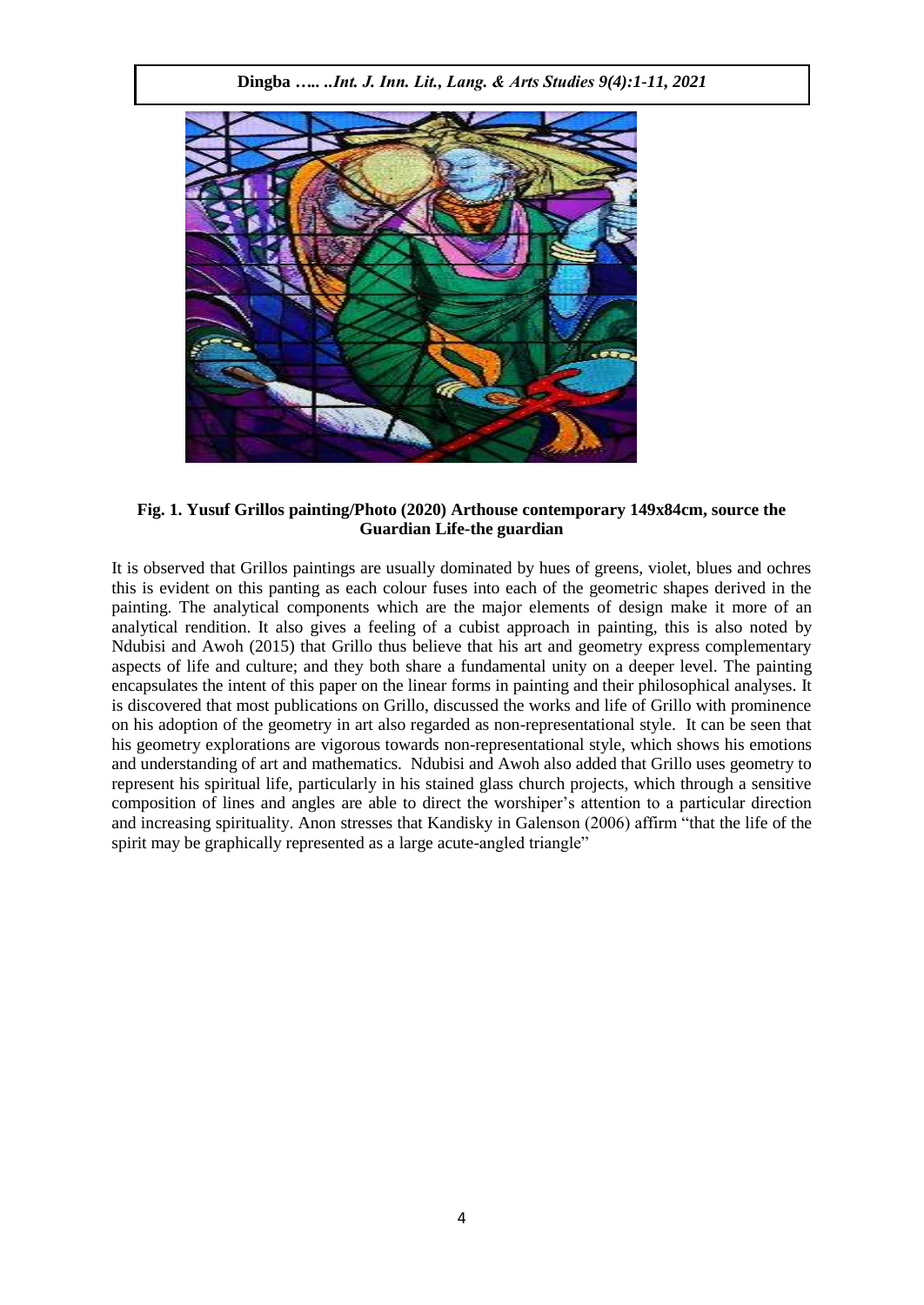

**Fig 111, Title***: Can it be true* **Medium: Oil on board Year:1985—992 Size 122x 91.5 cm( 48x 36 in the collection of Mr and Mrs Joe Obiago source: IGI ARABA**

In in the world of lines, Grillo's super structure painting is in his compositional design as clearly envisioned, this aspect of his painting can be associated with his brilliance in mathematical calculation, Ndubuisi(2015) associated his works with geometrical brilliancy. She further maintained that all his painting composition seems to have an element of scientific scheming in thinking and bears some level of geometrical rudiments in the overall surface design in the approach of painting studies. His composition elucidates the Fibonacci sequence mathematics. Each number in the sequence is the sum of the two numbers that precede it. So, the sequence goes: 0, 1, 1, 2, 3, 5, 8, 13, *21, 34, and so on.* Grillo explains the mysteries of creation through mathematical philosophy in his paintings, but in the other way, focus more on the philosophical text of the subject matter in the Yoruba social consciousness rather than the structural design of the paintings. The sequent in the numbers is represented by the rectangular cubism visible in the artistic composition, his paintings are a suggestive of two opposing forces within the body of works, first the wish to philosophies the subject matter and the critical dialectic of the universal force Fibonacci sequence concept he tries to explain without much success in his paintings. His painting rejects photographic intent to subjective analysis in reconstructing the status of the female figure away from his immediate culture to embody female status and his subject matter as signifying of beauty, love and procreation away from the *Cindy Sherman* feeling of women as an exotic tool in the hand of the society. He derives his colour schemes primarily from blue, purple and green and merely accentuates contrast by selecting the correlates in the colour wheel. Grillo valorizes purple even in its imbued royalty and makes mauves more sensitive to our affective domain. Any observer of Yoruba culture will immediately notice the tonal affinities of Grillo's pigment with the indigo dyes and its derivative shades of purples and green.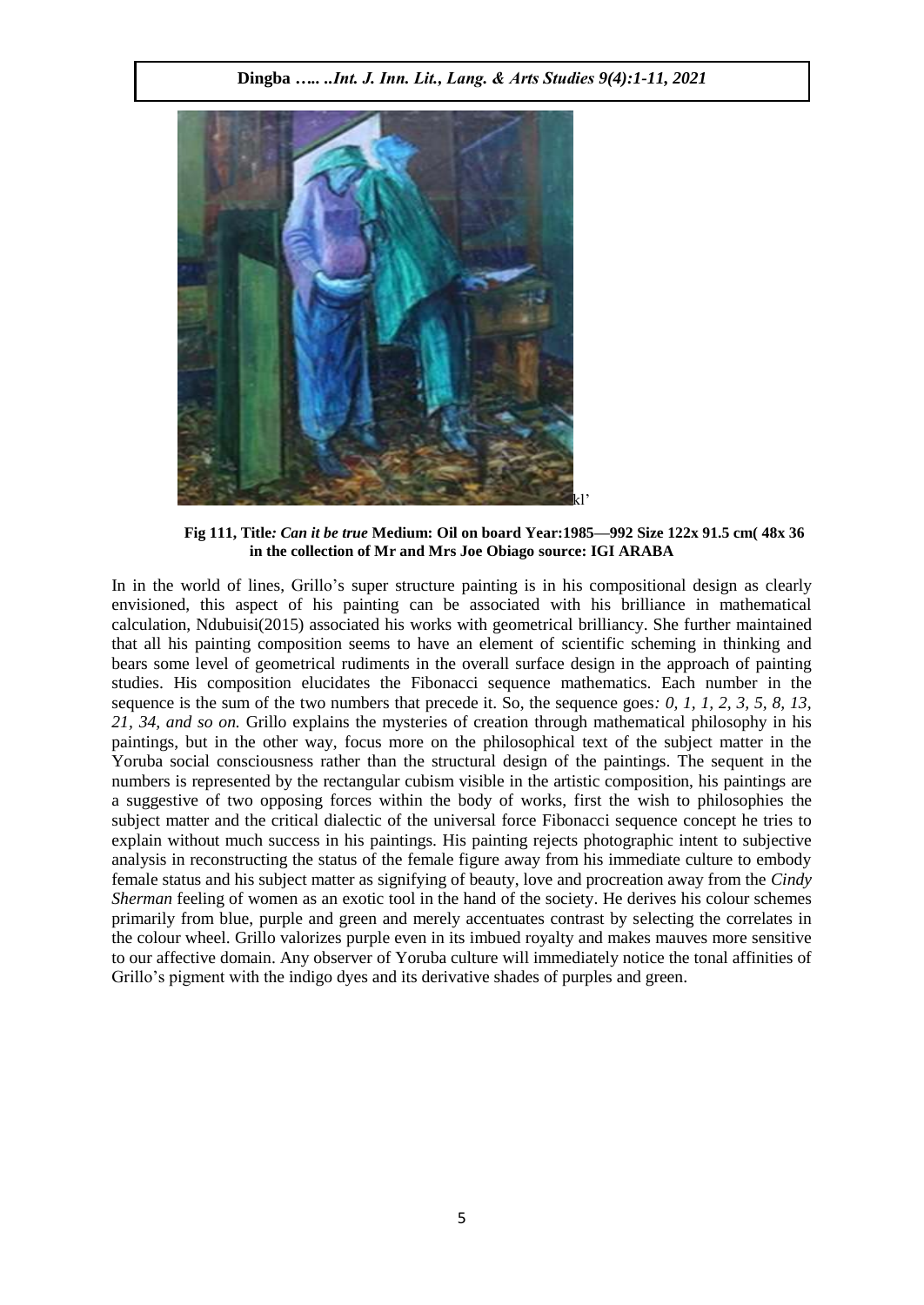

**Sandro Botticelli, The Birth of Venus (detail), c. 1486, tempera on Canvas, 172.5x278.9cm, galleria degli Uffizi, Florence. source**

Sandro Botticelli is an example of a liner painter; the proof can be seen in the close-up of the birth of Venus. This painting in dominant shades of ochre in different gradations over a tinted blue background. Botticelli is known for the way he outlines in dark tones; notice how he outlines in dark tones; as well as how the hairs on the head of Venus are individually depicted. There is movement in the breeze through her hair, this is clearly suggestive of lines and its rendition on an art piece. Although there is no real movement of paint; as the form is still and secure. In contrast, this painterly style focuses on the interactions of masses using shadows and merging to create movement and fluidity. The artist executed varied lines as evident on the painting, some of which are the weaving lines, the thick lines, spiral lines. The broken lines as also a type of line are also embedded on the painting in achieving the hairy effect of the figure. A clear analysis of the painting when subjected to scrutiny is an entangled world of lines and its arrangement which has resulted to a woman's face as this paper seeks to review.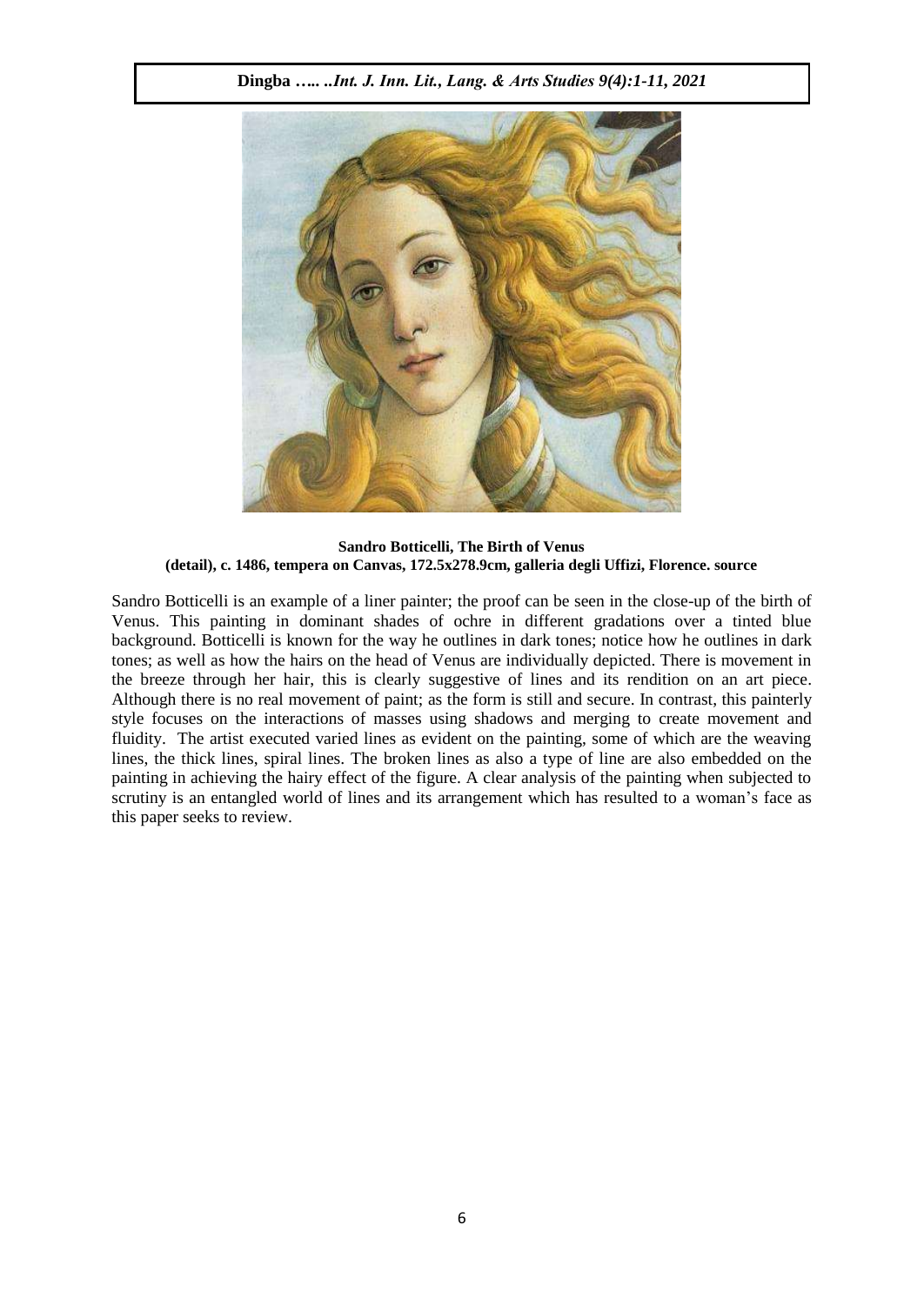

**Othon Friesz, The Regatta at Antwerp, 1906, Oil on Canvas, Museum of Fine Arts, Houston. Source**

This is an extreme example of painterly style where details are created in varied lines as the entire painting is the focus, rather than specific pieces. The eye circulates across the surface of the support, following the ebbs and flows of colour change, this also creates an endless movement throughout. Just as some paintings seem to have features of both styles, though maybe more of one than the other. Othon Friesz,s "The Regatta at Antwerp" could fall under this category. The boats are very linear in depiction, as they clearly outlined and show how separate forms are achieved by lines. But the sky is painterly in that forms are created with colours, not with line. The sea is even harder this justifies that the mass is sectioned but the movement is undeniable. The painting when perceive is in varied lines as forming geometric shapes of a cone as well as varieties of triangle in an upright shape. This can also be interpreted as yacht sailing on the sea. On the painting also, is a cross like shape of a crucifix as painterly executed by the artist. This painting in terms of colure rendition are mostly in strokes depicting weaves over a cloudy sky, as threatening to rain. Numerous shades of colours are interwoven on the painting giving a harmonized effect when viewed.



**Plate 1. Artist: Suzan Dingba Anthony: Hope. Medium: Ink on paper, Size: 6cm x 6cm**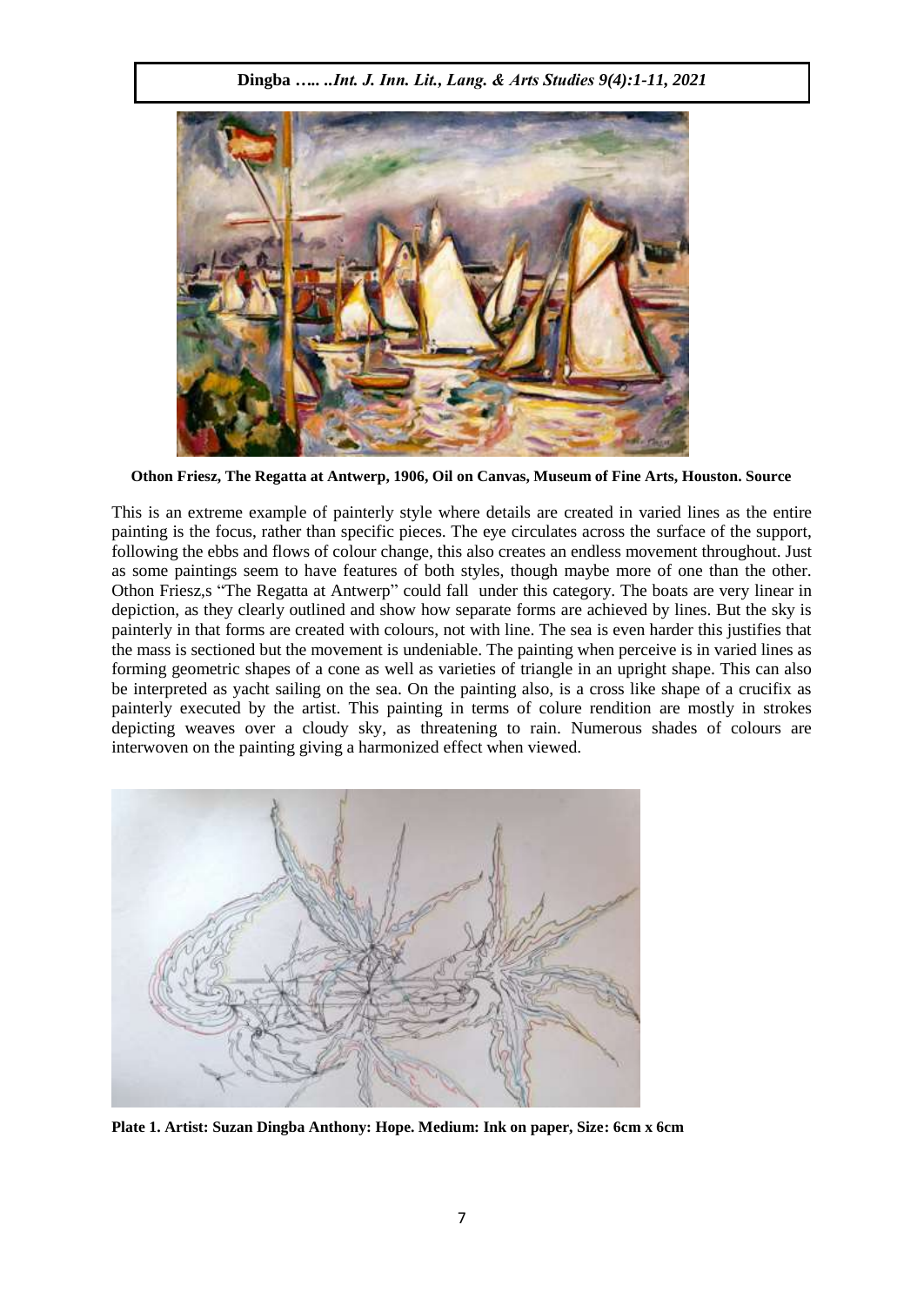This is an exploration emanating from varied lines which reminiscence the interest of the paper. The art piece encapsulates the display of lines in different manner over a plane background of white. It projects a minimal rendition of hues such as orange, yellow, blues, red and green in a subdued manner. The artist through constant exploration in the world of liner art pieces discovered mediums like pencil colours, charcoal ink and pencil are suitable for explorations of this nature. This is because it aids in achieving the desired sharp edges of varied lines, it also gives a feeling of a graphical design as it also projects a digital rendition of a design. This is evident that a pleasant arrangement of varied lines produces an appealing aesthetical surface that can be well appreciated.



**Plate. 2. Artist: Dingba Suzan Anthony, medium: Pencil on paper, Title: the bride**

The piece entitled bride is a conceptual representation of lines which suggests a bride and her friends being accompanied to her matrimonial home. It is commonly done by most cultures especially here in Nigeria, when a girl is being given out for marriage. In another way, it depicts the ceremoniouse nature of women well dressed during such occations. The traditional marriage is usually the day set aside for such celebration. It is usually done before the white wedding, Where the bride apperas in her traditional attire with the groom. This intiutively reminisences the researchers postulations on lines and communication. The imageries are represented in a joyous posture along with the bride gorgeosely dressed. This forms were discovered from explorations with varied lines as they communicate ideas to us. The researcher discovered that every object or form is an entangle of varied lines such as the vertical, horizontal, spiral lines and broken lines commonly known in the textile world as crackles. This represents an example of a conceptual art and the theory of conceptual art, propounded by Luise (1983) which states that art is idea base than the object depicted.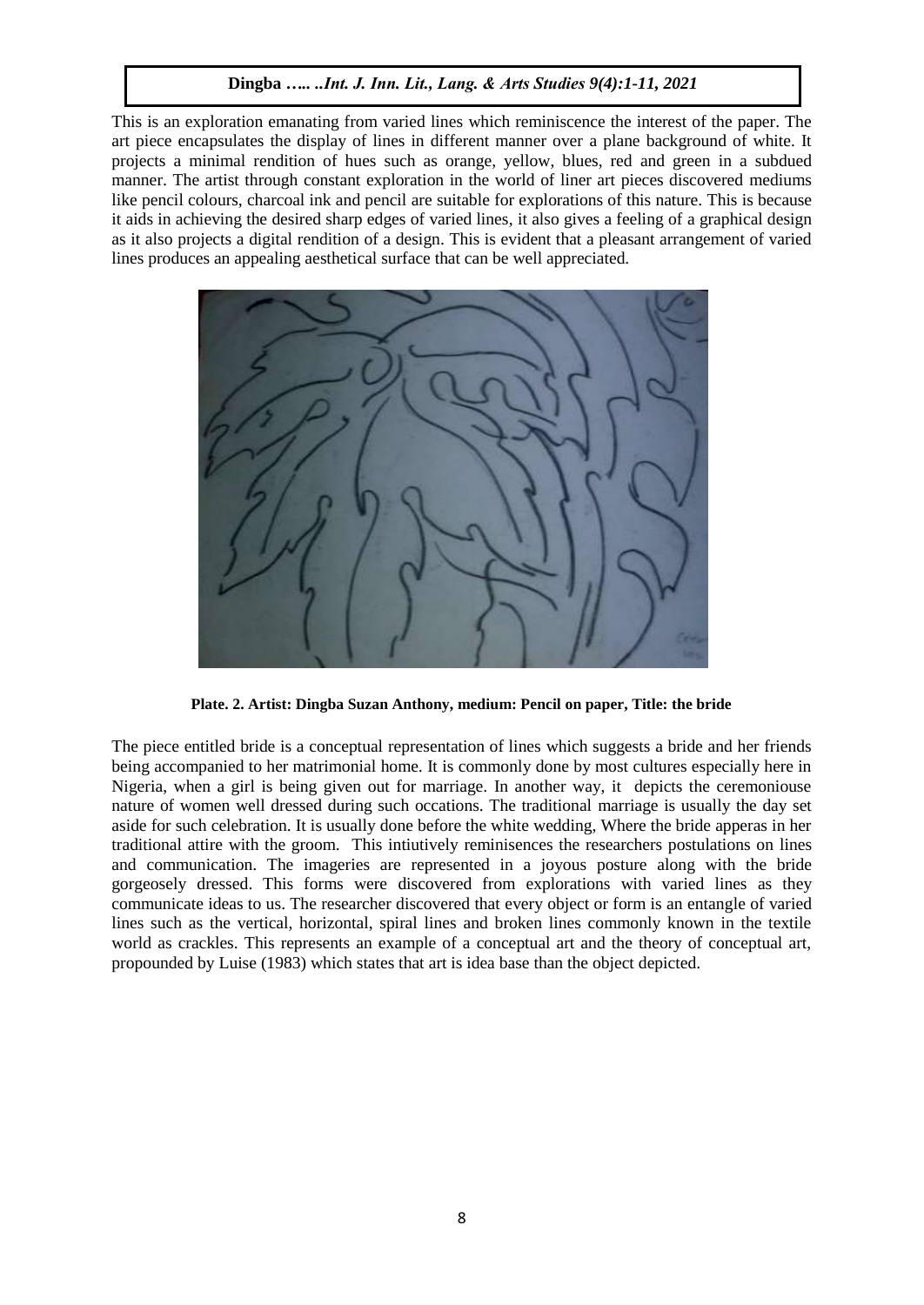

**Plate. 2 Artist: Dingba Suzan Anthony, Title "Embrace II "(2020) medium: Pencil on paper**

Embrace is another rendition of a conceptual drawing inspired brokon lines. It is yet another represntation varied lines in an abstracted manner. The was derived from the star llike nature of a leaf which formed an image of a person with an opened hands about to embrace as ususally displayed between two people in our immediate environment. This is a purposeful attempt to explore the world of lines to derive a form, looking at the possibility of creating design, imageries and female forms. This image is acheieved from a researchers subjective thought where a figure has been formed.This work is titled from the posture which the figure dislpays. It is simplified and executed in a minimal approach where by the harpharzard discovery of form as a result of exploration.



**Plate. 3. Artist: Dingba Suzan Anthony, medium: Pencil on paper**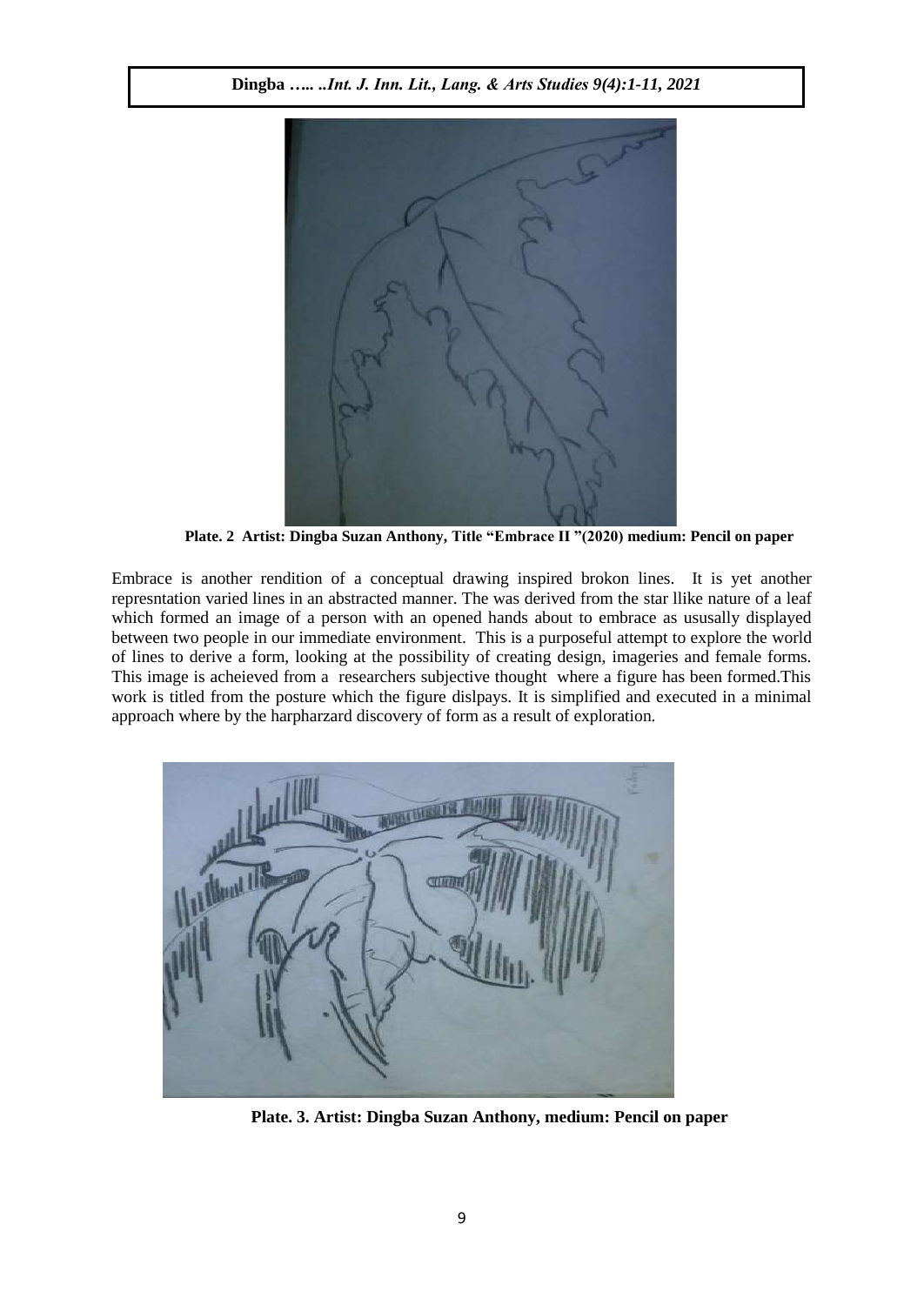This is another conceptual depictions derived from broken lines, executed in varied dimensions sizes and types. It portrays an abstracted female form in a motion as seen in beauty contest which is mostly stagged by women. This was derivd from the researchers intent on explorations basically with lines to communicate or presents ideas. Lines generally portrays sign, signal and messages in varied ways. It serve as the major element exploration or a successful execution of an art piece endowed with varied multiple veins which the researcher reperesented as lines. This lines include the broken lines the vertical lines, the horizontal lines and the circle.it is evident that nature is endowed with varied images, imageries and interesting forms which can be explored in art.

## **CONCLUSION**

Lines whether uesd concolusely or unconsiouely speakes the state of mind this is common in doodles and a doodler… lines as doodling, gives an emotional outlet. If you have trouble communicating or putting emotions into words, doodling can help you express your feelings, even calm you down if your're frustrated anxious or depressed. Lines enhances a creative thought…the mental state of doodling is between awareness and daydreaming, which makes it great for new, creative ideas. It relaxes you just enough that something in the back of your mind can come to fruition naturally. But most importantly: doodling gives you rare insights into your own psyche…The best way to learn about art is to look closely at images and think about how you react to them and what they might mean. Consider what ideas might be connected with a paticular work, which of your sences it might appeal to, and whether it expresses something significant (Adams 2009). Lines can convey, especially in the rendition of human features.We all draw at some point in our lives, the author stressed further that some of us doodle while talking on the telephone or when listening to boring lecture, and some of us make grafiti on subway walls, lamps post, on sidewalks. Before the invention of photography, people took visual notes by drawings of things they wanted to remember. In all such cases, people make marks on a surface (called ground), which is the essence of drawing. The conceptual drawings analysed within the context of this paper were intuitively discovered by the artist from close-up study and through constant explorations. Duniya (2011) adds that conceptual art may be seen by some scholars as a trend that was introduced by western artist. He notes that it is only true, to the extent that, if one views it from their own perspective, of it being an idea that one person has and another executes. Consequently, artists in Nigeria have continuously evolved, as their society and with new approaches to art, that connect with the new realities. It is within this context that conceptual art should be practiced and is being practiced by some modern Nigerian artist, bearing in mind the realities of their environment.

#### **REFERENCES**

- **A**dams, L.S. (2007). The Making and Meaning of Art London. Laurence King Publishing Ltd. Pp. 20- 26
- Art Mastered-Line[…https://artmaster.tumblr.com.](https://artmaster.tumblr.com/) October 14,2011
- Conceptual art Tate: http//www.tate.org.Uk/ accessed 9/10/15: 3:37Jari, J. (2014).Revealing the Six Decades of Zaria Art School Treasures: Inaugural Lectures Faculty of Environmental Design, Ahmadu Bello University, Zaria, Nigeria
- Dingba S. A. (2011) "A Metaphoric Transformation of the Pawpaw Tree into Female Forms in Painting". Unpublished Ph.D Thesis, Department of Fine Arts, Ahmadu Bello University Zaria.
- Duniya G. G. (2011), Journal of Education Research and Development Faculty of Education, Ahmadu Bello University Zaria Nigeria.
- Gushem, O. & Dingba, S. A. (2015 "Suzan's World of Pawpaw Leaves in Painting": Nigerian Design Review, journal of industrial Design, volume, volume 4, Aug 2015.
- Gundu, B. G. (2013). A Post-Modernist Interrogation of Walls of Partition, Third Ph. D Sectional Seminar. Department of Fine Arts Zaria, Ahmadu Bello University
- Jari, J. (2014). Revealing the Six Decades of Zaria Art School Treasures: Inaugural Lectures Faculty of Environmental Design, Ahmadu Bello University, Zaria, Nigeria
- Kunle, F. (2015) "Yusuf Grillo: Universalizing Yoruba Consciousness" in IGI ARABA an Exhibition and Retrospective of works by Yusuf Grillo published by Art House